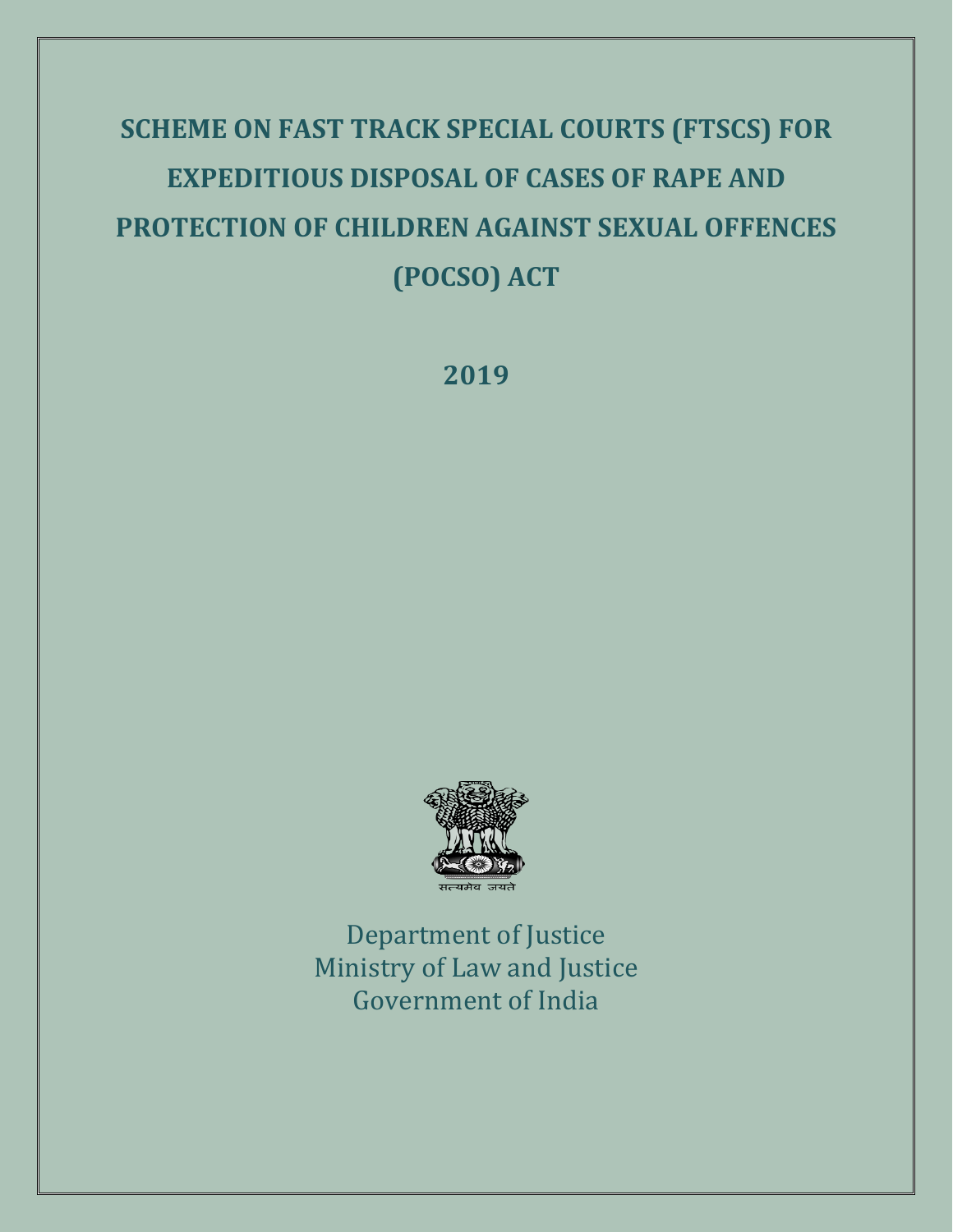## **CONTENTS**

| <b>1. INTRODUCTION</b>                                                  | $\overline{2}$ |
|-------------------------------------------------------------------------|----------------|
| 2. OBJECTIVE                                                            | 3              |
| 3. TARGET                                                               | 3              |
| <b>4. GEOGRAPHIC COVERAGE</b>                                           | 3              |
| <b>5. TIME PERIOD</b>                                                   | 3              |
| <b>6. FUNCTIONING OF THE FTSCs</b>                                      | 4              |
| 7. FINANCING                                                            | 4              |
| <b>8. IMPLEMENTATION FRAMEWORK</b>                                      | 5              |
| <b>9. FUNCTIONAL RESPONSIBILITY</b>                                     | 7              |
| <b>10. EVALUATION</b>                                                   | 7              |
| <b>11. SUSTAINABILITY AND CONVERGENCE WITH OTHER SCHEMES</b>            | 7              |
| <b>ANNEXURES</b>                                                        |                |
| ANNEXURE 1: STATE& UT WISE DATA OF PENDING CASES OF RAPE AND POCSO ACT  |                |
| AS ON 31.3.2018                                                         | 8              |
| ANNEXURE 1.1:DATA ON PENDING CASES OF POCSO ACT(AS ON 31.6.2019)        | 9              |
| <b>ANNEXURE 2: FAST TRACK SPECIAL COURTS ACROSS THE COUNTRY</b>         | 11             |
| ANNEXURE 2.1: DISTRIBUTION OF FTSCs EXCLUSIVELY FOR POCSO ACT CASES AND |                |
| <b>FTSCs FOR BOTH RAPE AND POCSO ACT CASES</b>                          | 12             |
| ANNEXURE 3:OUTPUT OUTCOME MONITORING FRAMEWORK (QUARTER WISE            |                |
| MONITORING) FOR ONE YEAR (SPREAD OVER TWO FINANCIAL YEARS 2019-20 AND   |                |
| $2020 - 21$                                                             | 13             |
| ANNEXURE 4.1: DRAFT LETTER TO DEPARTMENT OF JUSTICE FOR CONVEYING       |                |
| APPROVAL AND ADDITIONAL INFORMATION ON THE SCHEME                       | 16             |
| <b>ANNEXURE 5: INFORMATION SHEET</b>                                    | 17             |
| <b>ANNEXURE 6:RESOURCE PERSONS INFORMATION</b>                          | 18             |
|                                                                         |                |

Page **1** of **18 Scheme on Setting Up FTSCs for Rape and POCSO Act Cases- Guidelines**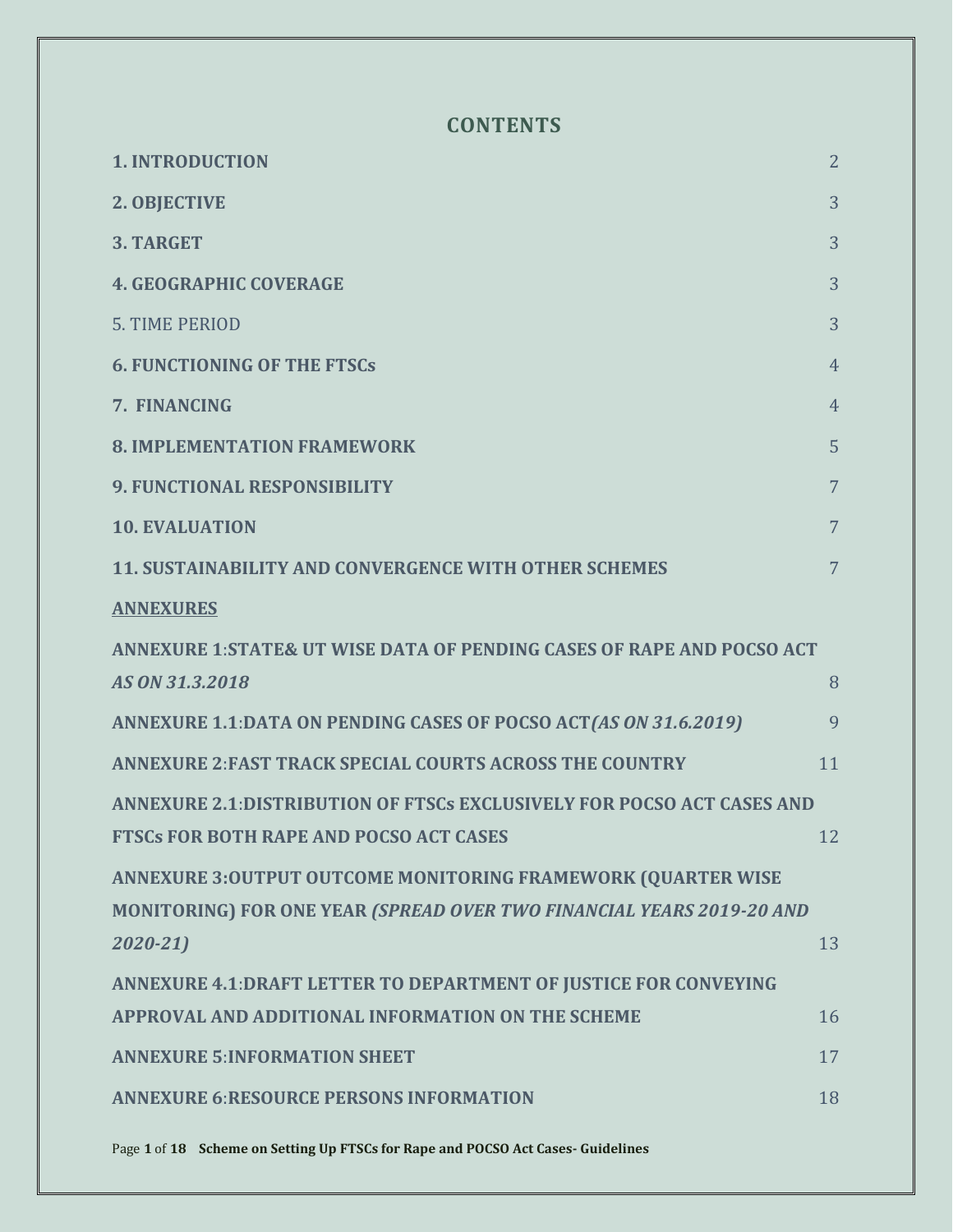# **Scheme on Fast Track Special Courts (FTSCs) For Expeditious Disposal of Cases of Rape and Protection of Children Against Sexual Offences (POCSO) Act**

*Administrative Guidelines for Implementation of the Scheme* **2019**

#### <span id="page-2-0"></span>**1. INTRODUCTION**

Recent incidents of rape and gang rape of minor girls below the age of twelve and similar heinous crimes against women shook the conscience of the entire nation. To prevent such crimes, stricter laws were introduced through "the Criminal Law (Amendment) Act, 2018". It strengthened the relevant provisions of Indian Penal Code (IPC), Criminal Procedure Code (Cr.PC), Evidence Act and Protection of Children Against Sexual Offences Act (POCSO) and provided for stringent punishment for rape of children and women.

The key motive behind introducing harsh punishment is to create deterrence against such crimes. However, it is only possible if the trial in the court is completed within the time frame and justice is delivered expeditiously to the victims. Further, the proposed 'National Mission for Safety of Women' anchored with M/o Home Affairs (MHA), supports the view. One of its key objective is to expedite the trial and disposal of cases involving women and children by setting up Fast Track Special Courts (FTSCs).The POCSO Act also mandates that the investigation in the cases is to be completed in two months and trial in 6 months. However, despite a strong law and policy framework, large number of rape and POCSO Act cases are pending in various courts in the country.

The Hon'ble Supreme Court of India took up the issue of *"completion of timely investigations and consequential trials in the offences under POCSO Act"* in suo moto Writ Petition (Criminal) No. 1/2019 and issued several directions in this regard on 25/7/2019. The relevant portion (pertaining to the present scheme)provides that i*n each district of the country, if there are more than 100 cases under the POCSO Act, an exclusive/designated special court will be set up which will try no other offence except those under the POCSO Act.* 

To assist the implementation of the Criminal Law Amendment Act 2018, the recent amendments to POCSO Act, 2019 and the directions of the Hon'ble Apex Court, a key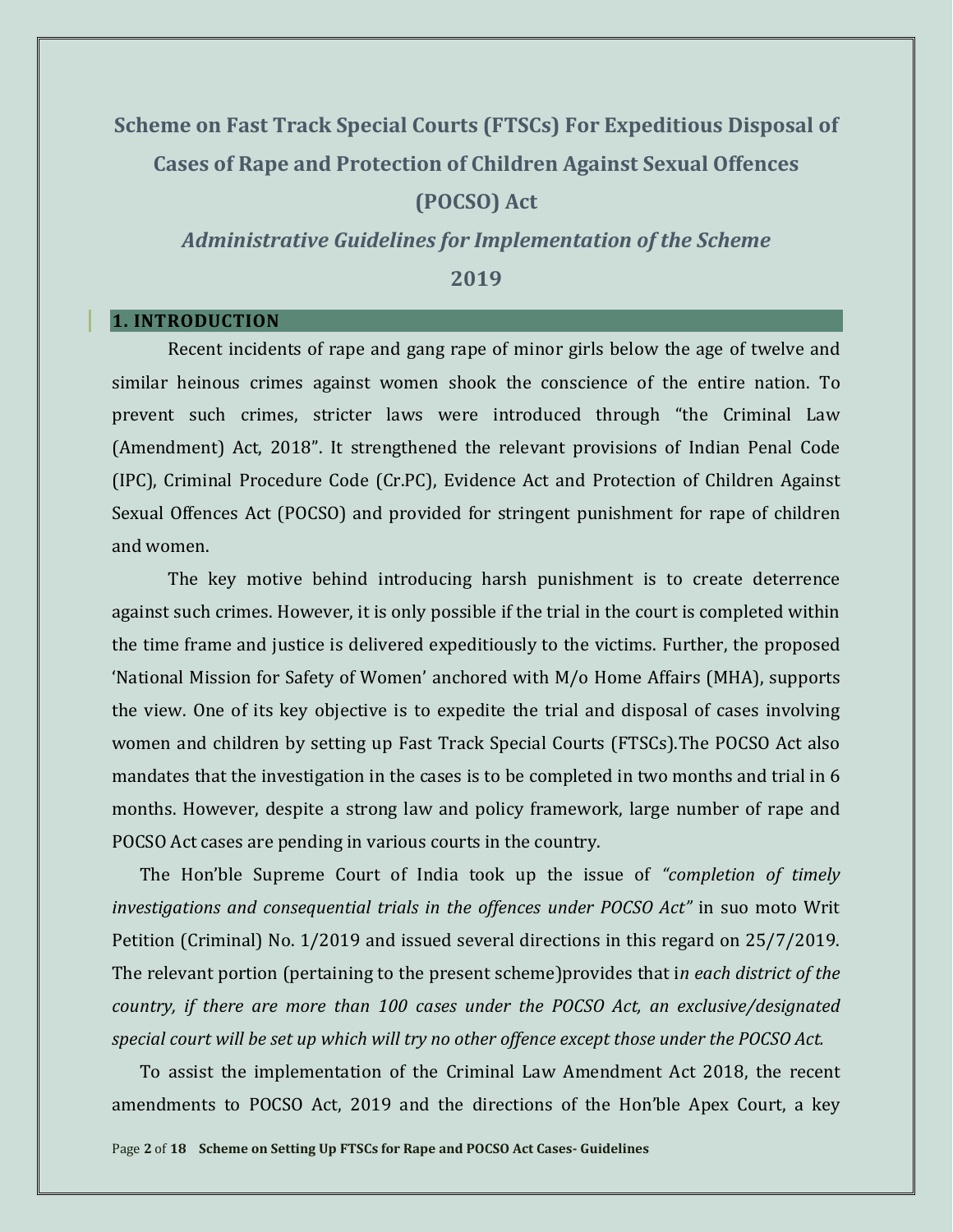intervention would be, setting up specific courts for time bound disposal of Rape and POCSO Act cases. This will include specific courts for POCSO Act.

#### <span id="page-3-0"></span>**2. OBJECTIVE**

The present scheme of Department of Justice aims at effective implementation of Cr. Law Amendment Act, 2018 by ensuring targeted disposal of pending rape & POCSO Act cases by setting up Fast Track Special Courts (FTSCs) across the country.

#### <span id="page-3-1"></span>**3. TARGET**

The 1023 FTSCs will dispose off**1, 66,882cases** of Rape and POCSO Act that are pending trial in various courts. The above number is derived from the data provided by all High Courts as on 31.3.2018. However, keeping in mind the directions of the Hon'ble Apex Court on 25.7.2019, the latest data (as on 30.06.2019) on pending POCSO Act cases was collected from various High Courts. A State/UT-wise break up of such pending cases of both Rape and POCSO Act and specifically POCSO Act is given in **Annexure 1and 1.1 respectively.**

A total of 1023 FTSCs will be set up under the Scheme out of which 389 FTSCs will exclusively handle POCSO Act cases as per directions of the Hon'ble Apex Court. The remaining 634 FTSCs will deal with either rape cases or both rape and POCSO Act cases depending on the pendency and requirement. Each FTSC is expected to dispose off, 41-42 cases in each quarter and at least 165 cases in a year.

#### <span id="page-3-2"></span>**4. GEOGRAPHIC COVERAGE**

As mentioned above, a total of 1023 Fast Track Special Courts will be set up all over the country. There are 389 districts in the country where the number of pending cases under POCSO Act exceeds 100. Therefore, as per the order of Hon'ble Apex Court, in each of these districts one exclusive POCSO court will be set up which will try no other cases. Depending upon the pendency of POCSO Cases the State/UT Governments in consultation with the High Court could however decide if more number of exclusive POCSO Courts need to be established within overall number of FTSCs provided under this scheme. *(see Annexure 2 and 2.1 for State& UT wise distribution of FTSCs)*

#### **5. TIME PERIOD**

Initially, FTSCs were to be set up for **one year, spread over two financial years: 2019-20 & 2020-21.** Based on recommendations in the external evaluation carried out in the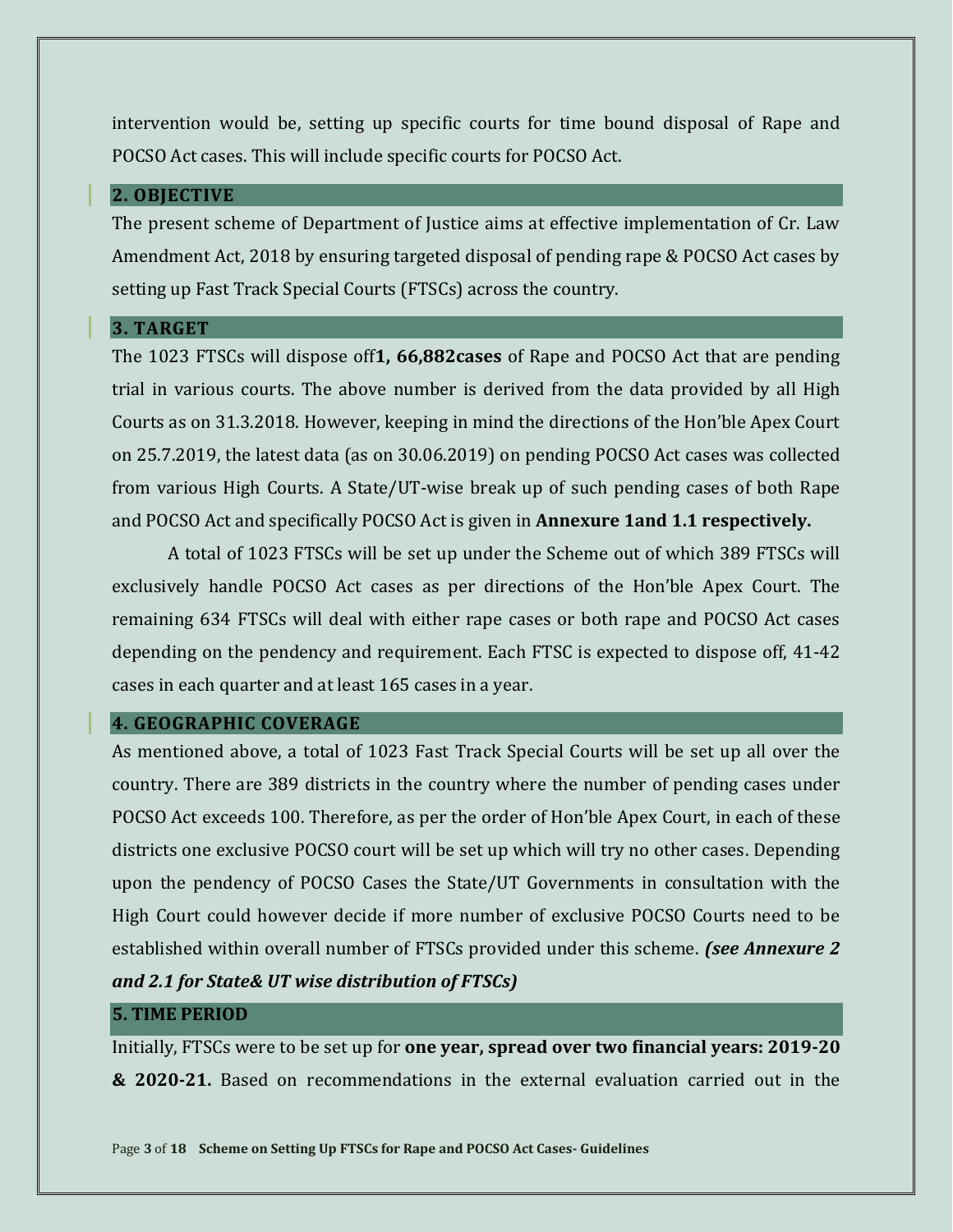third/fourth quarter of the Scheme and subsequent approvals of the competent authorities, Cabinet has approved continuation of the scheme beyond one year for further 2 years (up to March 2023).

## <span id="page-4-0"></span>**6. FUNCTIONING OF THE FTSCs**

- i. FTSCs are set up for one year initially and continued up to March 2023. Therefore, the Scheme does not intend to create any permanent infrastructure. The courts will be made functional in suitable premises taken on lease or as decided by the States/UTs and respective High Courts.
- ii. Each FTSC will have one Judicial Officer and seven staff members. The Judicial officer and staff will work exclusively for disposal of Rape and POCSO Act cases as per this Scheme. Additional charge of the FTSCs will not be given to any existing Judicial Officer or court staff.
- iii. States/UTsmay engage judicial officers and court staff on contractual basis where sufficient manpower is not available. Services of retired judicial officers with relevant experience may also be engaged to dispose of cases in the FTSCs.
- iv. The responsibility of setting up of FTSCs lies with the State& UT governments. The State/UT governments will take requirements from the High Courts and draw up an action plan of implementation.
- v. Each FTSC will exclusively handle pending cases of Rape and POCSO Act. No other cases of crime against women and children should be transferred to these courts.
- vi. FTSCs will function full time.
- vii. FTSCs will be linked to National Judicial Data Grid.

## <span id="page-4-1"></span>**7. FINANCING: CENTRALLY SPONSORED SCHEME**

- i. The financing of the Scheme will be on the pattern of Centrally Sponsored Schemes as follows:
- ii. As per CSS, 60% of the share is contributed by Central Government and 40% by State & UT governments. This ratio of 60:40 is applicable for all States except North-Eastern States including Sikkim and three hilly States i.e. J&K, Himachal Pradesh and Uttarakhand where the sharing will be in the ratio of 90:10.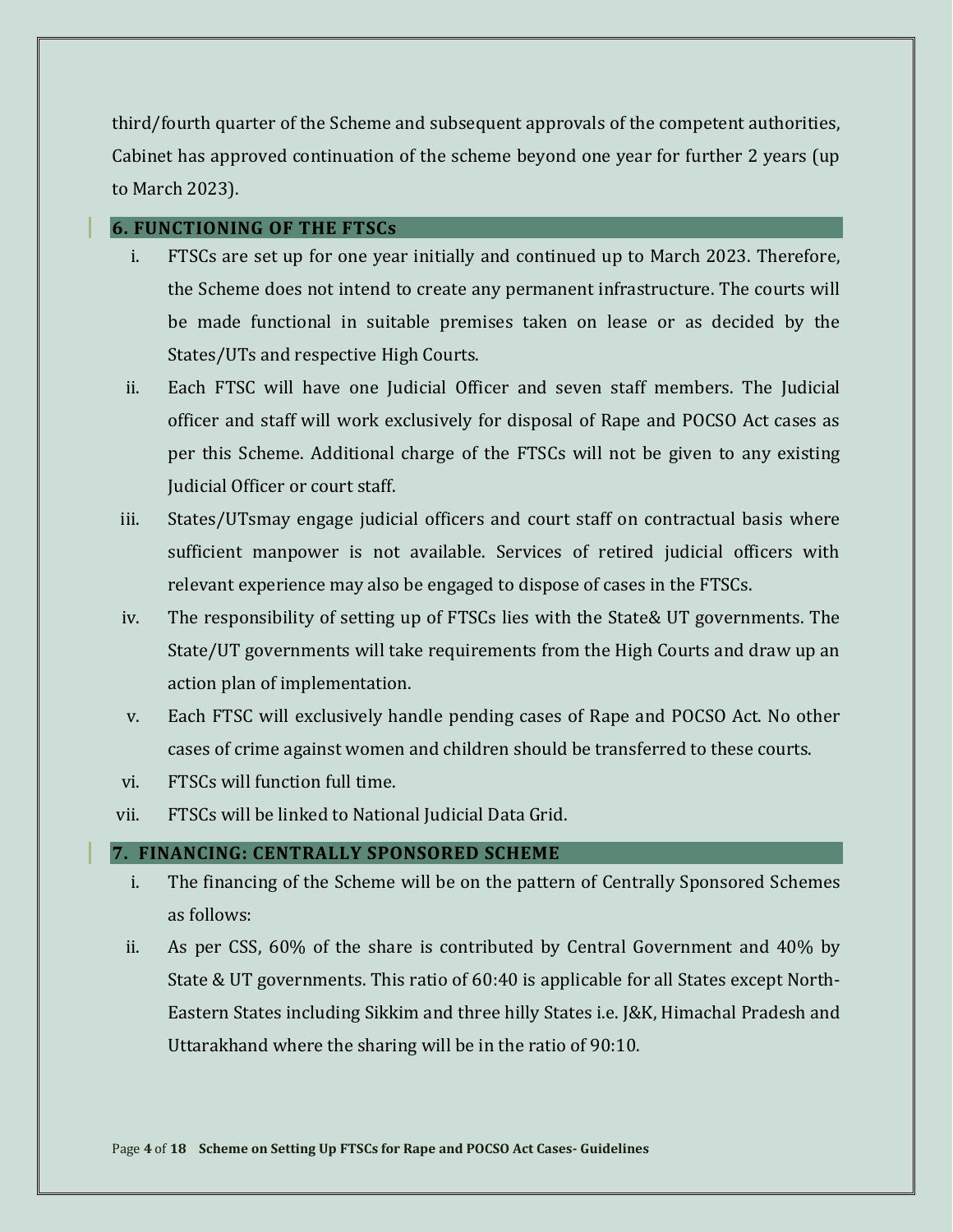- iii. Further, for UTs with legislature the ratio will be 60:40 and for other UTs, entire funding will be by the Central government.
- iv. Provisions of funds is made for meeting expenses of rent for the FTSC premises, remuneration to one presiding officer and seven support staff and flexi grants. Flexi Grant can be utilized for meeting daily operational expenses and making the courts child and women friendly. A Budget break is provided in **Annexure 4.**

#### <span id="page-5-0"></span>**8. IMPLEMENTATION FRAMEWORK**

- i. The Scheme will be implemented by the State/UT Governments and High Courts in close coordination.
- ii. The Scheme will be launched, first in those States and UTs which have conveyed their preparedness to the Department of Justice. The remaining States& UTs will be taken up subsequently. States& UTs/High Courts desirous of on-boarding into the Scheme may convey their concurrence early.
- iii. The Scheme will be implemented in the following manner:
	- a. Department of Justice will assist all States& UTs and High Courts for implementation of this Scheme. The participant States & UTs/UTswill be apprised with the entire implementation framework of Scheme to help them understand their roles and responsibilities.
	- b. States/UT Governments will take requirements from High Courts and set up FTSCs, appoint judicial officers and staff and make necessary arrangements for functioning of these courts.
	- c. Monthly case statistics will be uploaded at the dashboard meant for monitoring of functionality of FTSCs and exclusive POCSO Courts within stipulated date i.e, 7th of the following month.
	- d. A review of the case disposal will also be tracked from NJDG database regularly.
	- e. *Data Collection and Analysis:* Data will be collected from the monthly reports submitted by High Courts and NJDG database by the Department of Justice. It will analyze the data and draw a comparative analysis of performance of FTSCs across States& UTs to identify good practices and good performance. Besides this, insights will be gathered on the challenges faced by FTSCs in following fast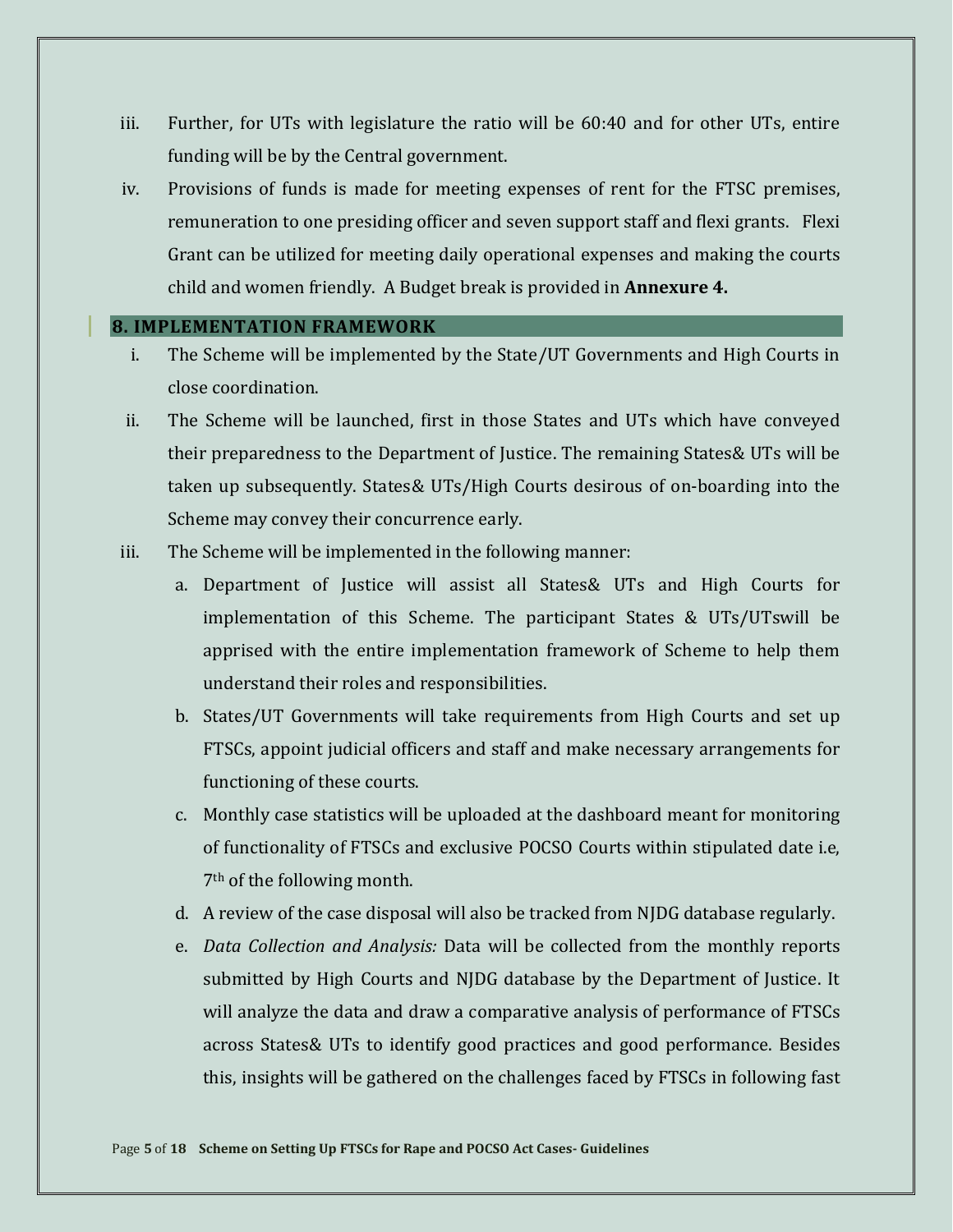track procedures. This analysis will be shared with Ministry of Women and Child Development, Ministry of Home Affairs, Judiciary and other key stakeholders for supporting policies and procedures for strengthening justice delivery for victims of heinous crimes of rape and POCSO.

- f. *Coordination between Department of Justice, Law Departments of States/UTs and High Courts:*For a smooth initiation and functioning of the FTSCs, it is important that:
	- ➢ Firstly, rape and POCSO Act cases pending in other courts are segregated and transferred to the newly constituted FTSCs under this Scheme.
	- ➢ Secondly, each FTSC will be ascertained as Fast Track Court in Master Data and J.O. Code of the Presiding Officer will be tagged with such FTSC while linking it to National Judicial Data Grid. This will ensure efficient tracking of disposal of cases by the FTSC. A proforma for providing the JO code for the FTSCs is placed at **Annexure 5** which may be filled up by the High Courts and sent to Department of Justice within 15 days of receipt of this Scheme guideline.
	- ➢ Thirdly, for a timely and efficient implementation of the Scheme, a separate budget head for receiving the above funds for the FTSCs may be created. Law Departments in the State/UT may convey action taken in this regard at the earliest. A reply format is placed at **Annexure 4.1**which may be used, if deemed fit. This will help the Department of Justice in processing the transfer of funds at an early date.
- g. States/UTs will appoint/ designate a nodal person in the High Court to facilitate better coordination with the Department during the course of the Scheme.
- h. A monthly progress report comprising of physical and financial in a prescribed format will be shared with the Department of Justice.
- i. *Progress Review:* The Scheme will be monitored as per the output and outcome framework placed at **Annexure 3.**
- j. For clarification on any point, you may get in touch with the resource persons of the Department whose names and contact details are enclosed in **Annexure 6.**  The Department of Justice is committed to extend all requisite assistance to the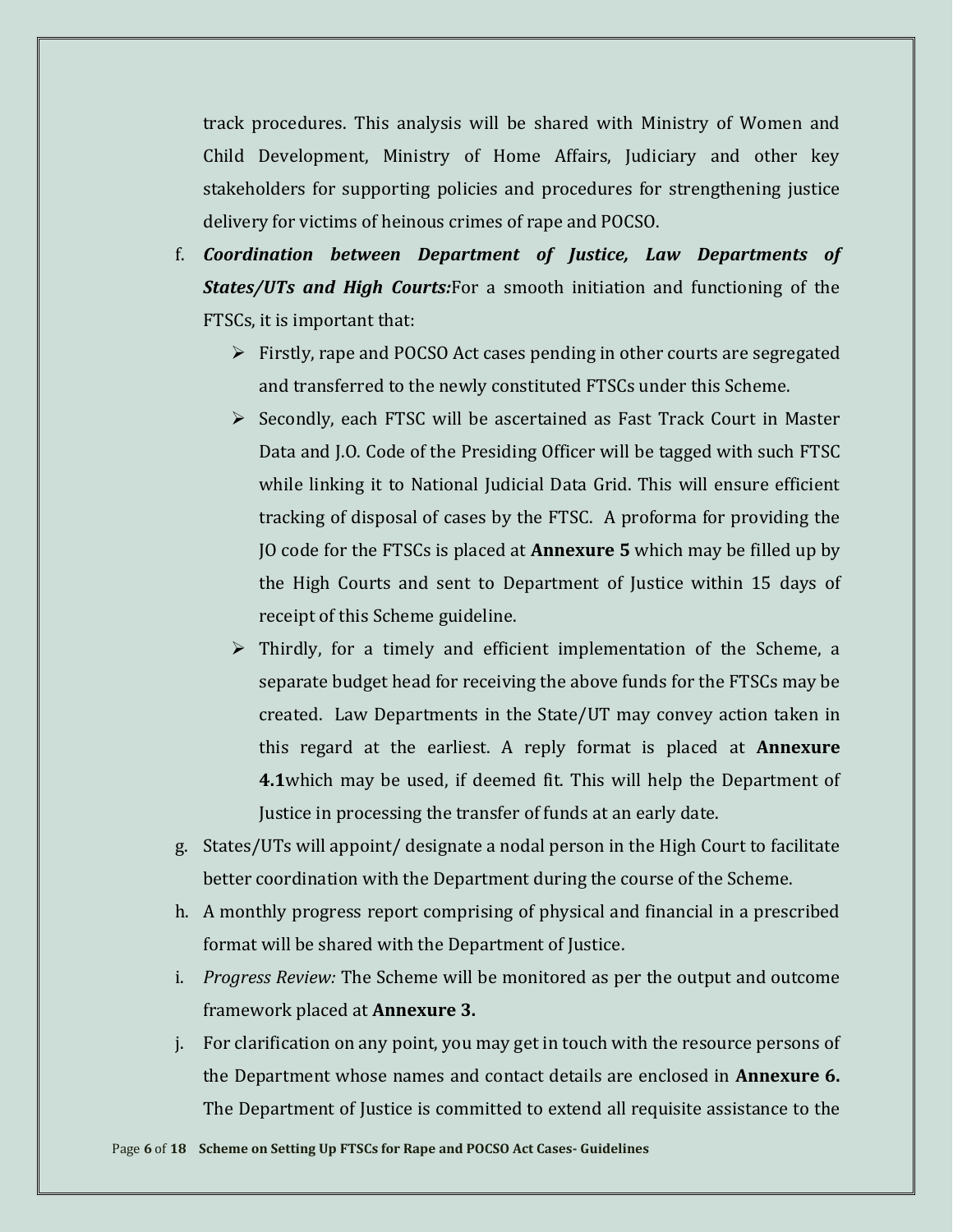High Court and the State & UT Government in setting up these courts. The Scheme has been launched w.e.f. October 2, 2019.

#### <span id="page-7-0"></span>**9. FUNCTIONAL RESPONSIBILITY**

Director (Justice-II), will be the overall in charge of implementation of this Scheme in the country under the overall supervision of Joint Secretary (Justice-II) and the Secretary Department of Justice, Ministry of Law and Justice. The Director (J-II) shall be assisted by a team of personnel. This team shall be responsible to roll-out the scheme, timely release of funds to the States/UTs, receive physical & financial progress reports and conduct periodic monitoring, capacity building of stakeholders.

At the State/UT level, the Registrar General of High Courts and Law Secretaries shall be responsible for the implementation of the Scheme and achievement of targets. A nodal officer from the High Court as well as the Law Department will be appointed who will assist the High Courts and States/UTs respectively in different tasks under the Scheme such as identification of premises for FTSCs, preparation of contracts for staff, compilation and submission of reports, coordinate and the Department of Justice (DoJ) team.

#### <span id="page-7-1"></span>**10. EVALUATION**

The Scheme will be evaluated by an independent external agency. The terms of reference of the evaluation will be drawn by Department of Justice in consultation with MHA and WCD. Based on the outcomes of the evaluation, if needed, a revised proposal may be put up for continuation of the Scheme for further period.

#### <span id="page-7-2"></span>**11. SUSTAINABILITY AND CONVERGENCE WITH OTHER SCHEMES**

The Scheme initially envisaged targeted disposal of 1,66,882 cases of Rape and POCSO Act which includes 160989 cases of POCSO Act *(as per the data collected from HCs on 31.6.2019)* which includes within one year. Total cases related to rape and POCSO Act were 2,51,846 in March 2021. Out of total pending cases of Rape and POCSO Act cases under POCSO Act were 1,15,536 in March 2021. After the Scheme period, the remaining cases, if any, will be dealt with by the regular courts or other special courts as decided by the State &UT Governments and High Courts.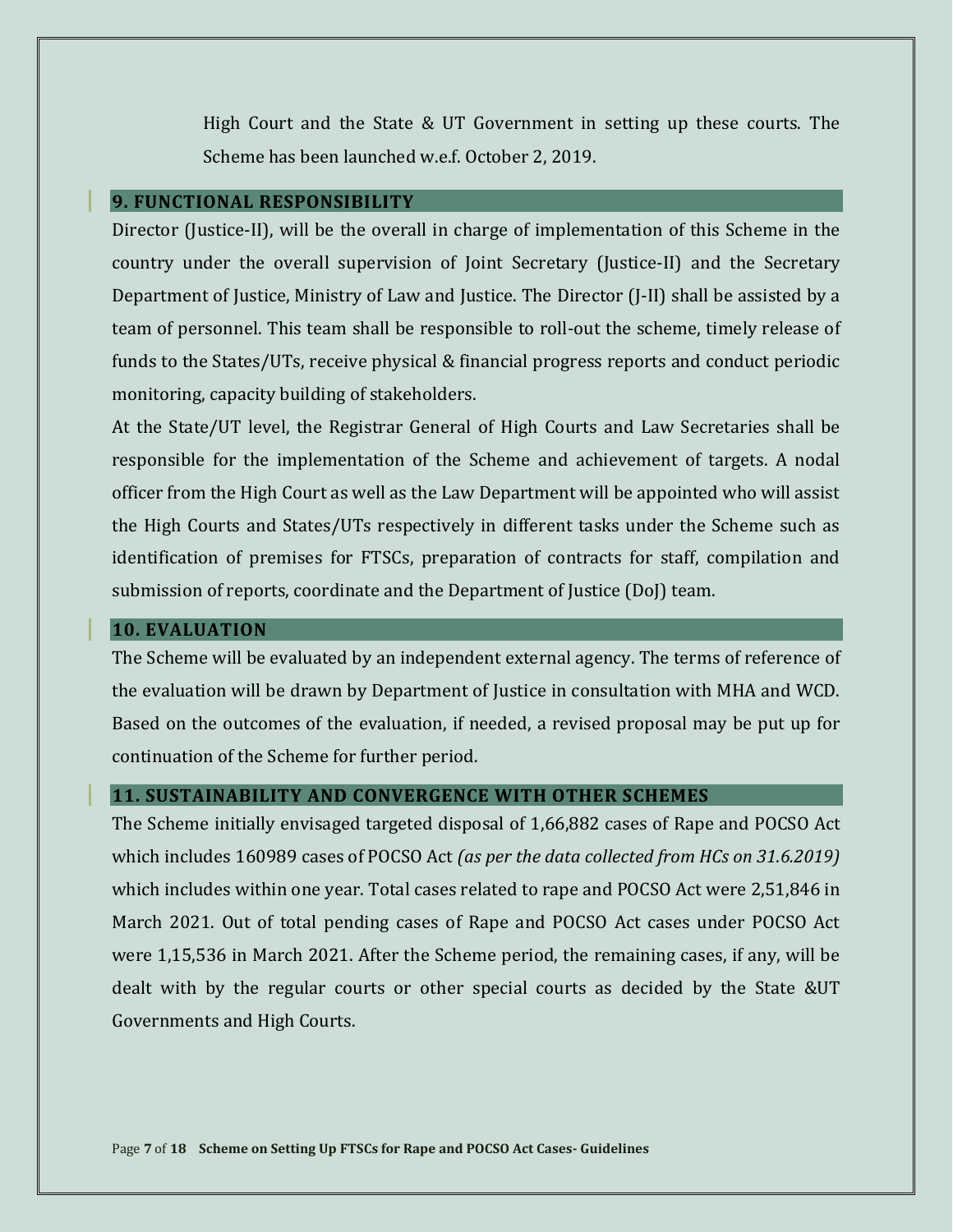#### **ANNEXURE 1**

## <span id="page-8-1"></span><span id="page-8-0"></span>**STATE& UT WISE DATA OF PENDING CASES OF RAPE AND POCSO ACT (COMBINED)**

*AS ON 31.3.2021*

<span id="page-8-2"></span>

| SI.<br>No.       | <b>Name of State/UT</b>  | <b>Cases pending under Rape and</b><br><b>POCSO Act</b> | <b>FTSCs Proposed</b> |
|------------------|--------------------------|---------------------------------------------------------|-----------------------|
| 1.               | Andhra Pradesh,          | 4532                                                    | 18                    |
| 2.               | Telangana                | 9337                                                    | 36                    |
| $\overline{3}$ . | A/N Islands              | <b>NA</b>                                               | $\mathbf{1}$          |
| $\overline{4}$ . | <b>Arunachal Pradesh</b> | 416                                                     | 3                     |
| 5.               | Assam                    | 8207                                                    | 27                    |
| 6.               | <b>Bihar</b>             | 17194                                                   | 54                    |
| 7.               | Chandigarh               | 207                                                     | $\mathbf{1}$          |
| 8.               | Chhattisgarh             | 6156                                                    | 15                    |
| 9.               | Goa                      | 232                                                     | $\overline{2}$        |
| 10.              | Gujarat                  | 10624                                                   | 35                    |
| 11.              | Haryana                  | 5787                                                    | 16                    |
| 12.              | <b>Himachal Pradesh</b>  | 1526                                                    | 6                     |
| 13.              | Jammu & Kashmir          | 2242                                                    | $\overline{4}$        |
| 14.              | Jharkhand                | 5105                                                    | 22                    |
| 15.              | Karnataka                | 7277                                                    | 31                    |
| 16.              | Kerala                   | 14199                                                   | 56                    |
| 17.              | Madhya Pradesh           | 14347                                                   | 67                    |
| 18.              | Maharashtra              | 37950                                                   | 138                   |
| 19.              | Manipur                  | 199                                                     | 2                     |
| 20.              | Meghalaya                | 534                                                     | 5                     |
| 21.              | Mizoram                  | 352                                                     | 3                     |
| 22.              | Nagaland                 | <b>NA</b>                                               | $\mathbf{1}$          |
| 23.              | <b>NCT</b> of Delhi      | 3204                                                    | 16                    |
| 24.              | Odisha                   | 17315                                                   | 45                    |
| 25.              | Punjab                   | 2849                                                    | 12                    |
| 26.              | Rajasthan                | 15040                                                   | 45                    |
| 27.              | <b>Tamil Nadu</b>        | 5584                                                    | 14                    |
| 28.              | Tripura                  | 730                                                     | 3                     |
| 29.              | Uttarakhand              | 1856                                                    | $\overline{4}$        |
| 30.              | <b>Uttar Pradesh</b>     | 55510                                                   | 218                   |
| 31.              | <b>West Bengal</b>       | 3335                                                    | 123                   |
| 32.              | <b>Total</b>             | 2,51,846                                                | 1023                  |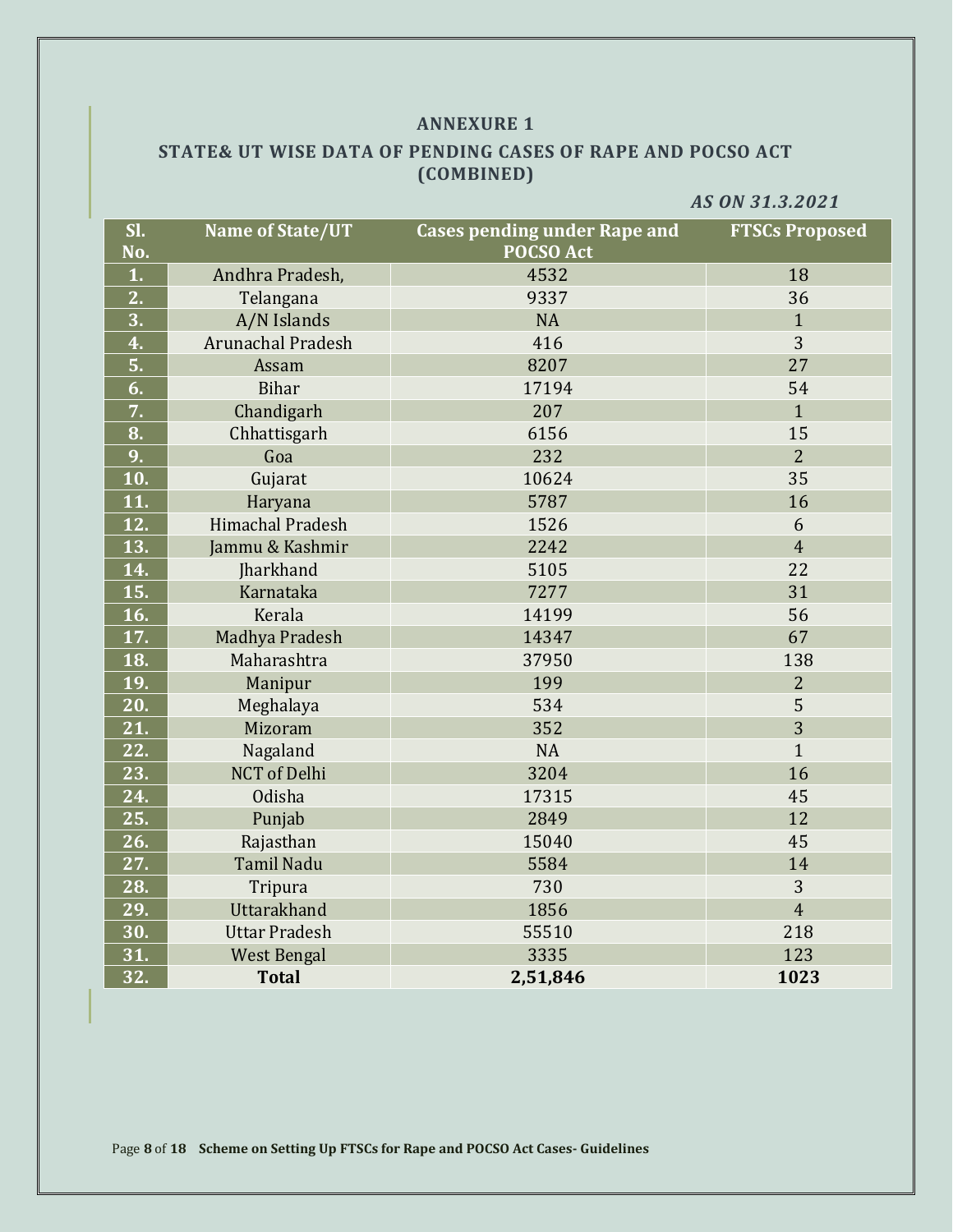## **ANNEXURE 1.1 DATA ON PENDING CASES OF POCSO ACT**  *As on 31.03.2021*

<span id="page-9-1"></span><span id="page-9-0"></span>

| SNo. | Name of State/UT         | No. of cases pending trial under POCSO |
|------|--------------------------|----------------------------------------|
|      |                          | Act as on 31.03.2021                   |
| 1.   | Andhra Pradesh,          | 3701                                   |
| 2.   | Telangana                | 7682                                   |
| 3.   | <b>Arunachal Pradesh</b> | <b>NA</b>                              |
| 4.   | Assam                    | 5456                                   |
| 5.   | <b>Bihar</b>             | <b>NA</b>                              |
| 6.   | Chandigarh               | 143                                    |
| 7.   | Chhattisgarh             | 4441                                   |
| 8.   | Goa                      | 44                                     |
| 9.   | Gujarat                  | 5896                                   |
| 10.  | Haryana                  | 4153                                   |
| 11.  | <b>Himachal Pradesh</b>  | 463                                    |
| 12.  | Jammu & Kashmir          | 438                                    |
| 13.  | Jharkhand                | 2314                                   |
| 14.  | Karnataka                | 3107                                   |
| 15.  | Kerala                   | 4652                                   |
| 16.  | Madhya Pradesh           | 8947                                   |
| 17.  | Maharashtra              | 27512                                  |
| 18.  | Manipur                  | 39                                     |
| 19.  | Meghalaya                | <b>NA</b>                              |
| 20.  | Mizoram                  | 318                                    |
| 21.  | Nagaland                 | NA                                     |
| 22.  | <b>NCT</b> of Delhi      | 4899                                   |
| 23.  | Odisha                   | 12242                                  |
| 24.  | Punjab                   | 2249                                   |
| 25.  | Rajasthan                | 7479                                   |

Page **9** of **18 Scheme on Setting Up FTSCs for Rape and POCSO Act Cases- Guidelines**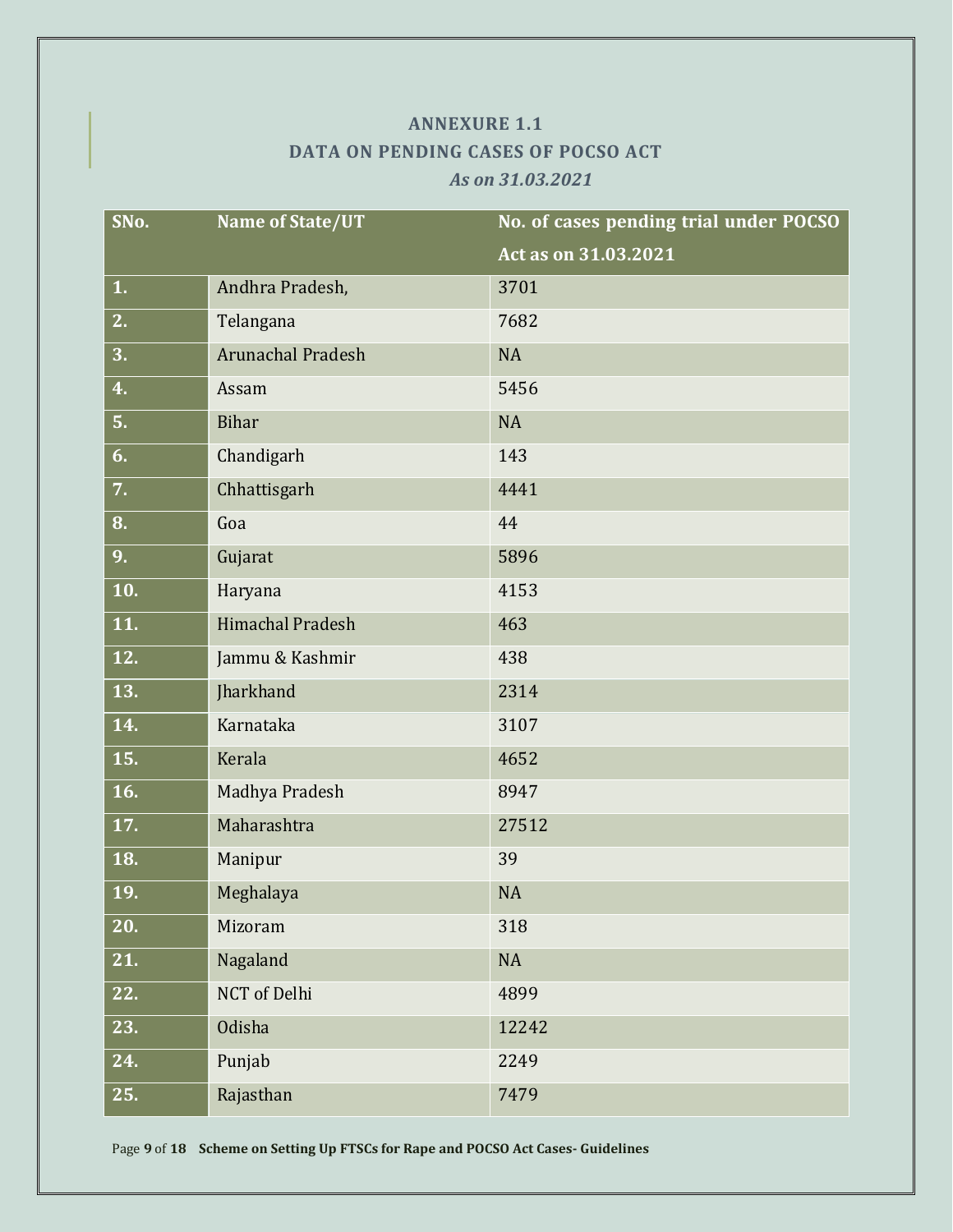| SNo. | Name of State/UT     | No. of cases pending trial under POCSO |
|------|----------------------|----------------------------------------|
|      |                      | Act as on 31.03.2021                   |
| 26.  | <b>Tamil Nadu</b>    | 4416                                   |
| 27.  | Tripura              | 415                                    |
| 28.  | Uttarakhand          | 897                                    |
| 29.  | <b>Uttar Pradesh</b> | 2815                                   |
| 30.  | West Bengal          | 581                                    |
| 31.  | Puducherry           | <b>NA</b>                              |
| 32.  | Andaman & Nicobar    | <b>NA</b>                              |
| 33.  | Sikkim               | 237                                    |
|      | <b>Total</b>         | 115536                                 |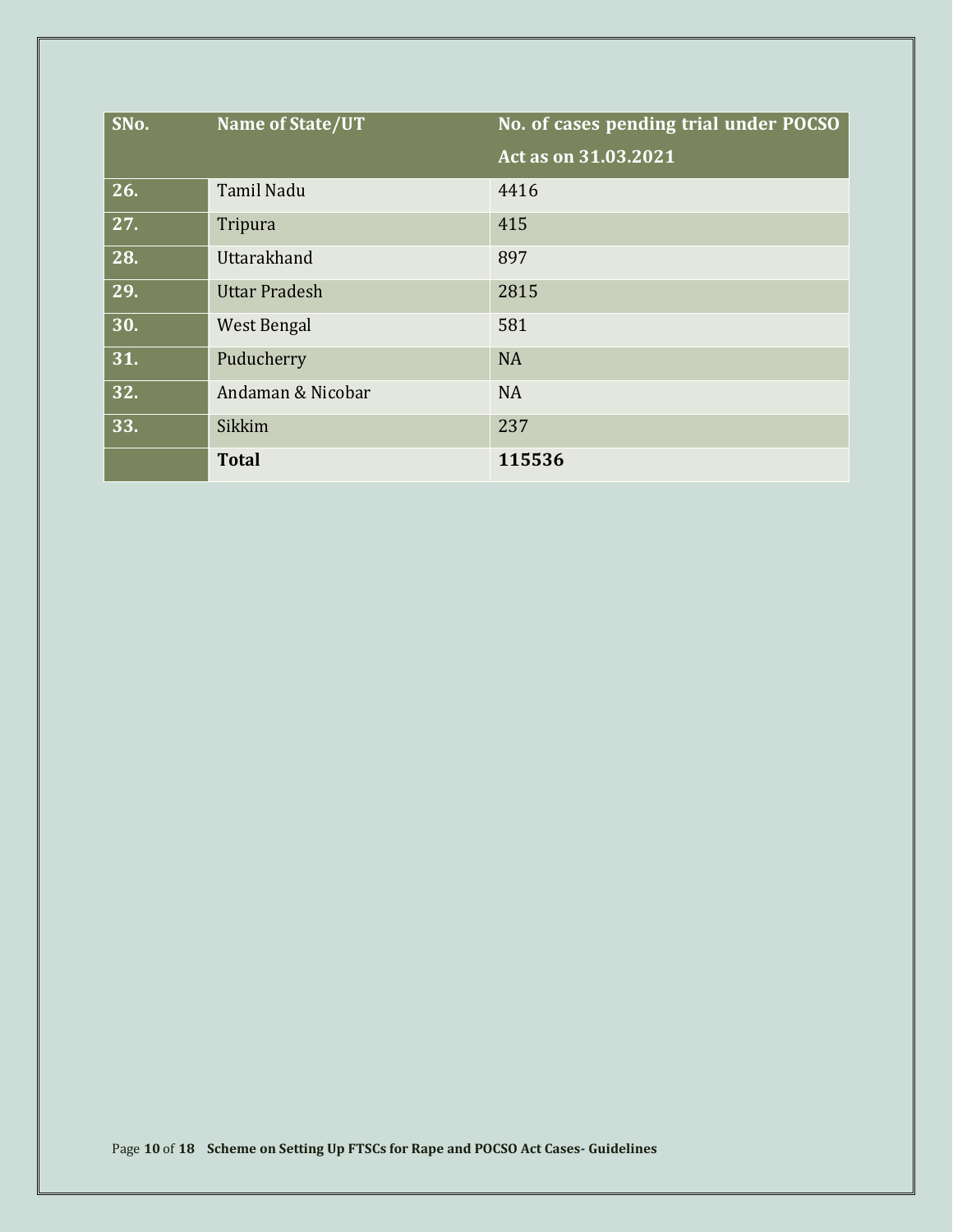# <span id="page-11-0"></span>**ANNEXURE 2 FAST TRACK SPECIAL COURTS ACROSS THE COUNTRY**

**1023 FAST TRACK SPECIAL COURTS ACROSS THE COUNTRY** 

<span id="page-11-1"></span>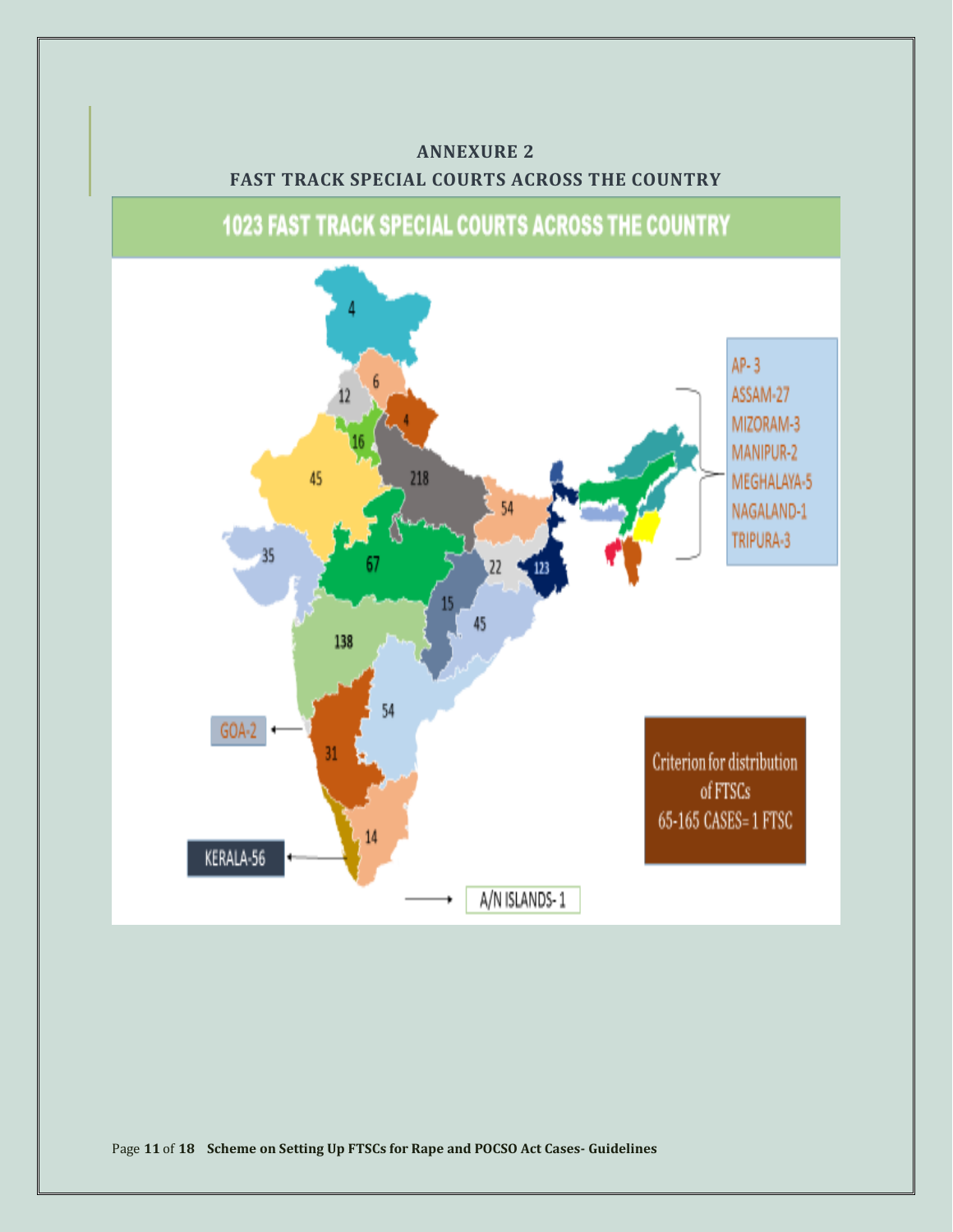## <span id="page-12-1"></span><span id="page-12-0"></span>**ANNEXURE 2.1 DISTRIBUTION OF FTSCs EXCLUSIVELY FOR POCSO ACT CASES AND FTSCs FOR BOTH RAPE AND POCSO ACT CASES**

| S   | <b>States/UTs</b>        | <b>Total No. of FTSCs Exclusive</b> |                        | <b>FTSCs</b><br>for   |
|-----|--------------------------|-------------------------------------|------------------------|-----------------------|
| No. |                          | in the State/UT as                  | <b>Court for cases</b> | <b>of</b><br>cases    |
|     |                          | per the Scheme                      | of POCSO Act           | rape/and<br><b>or</b> |
|     |                          |                                     |                        | <b>POCSO Act</b>      |
| 1.  | Andhra Pradesh           | 18                                  | 08                     | 10                    |
| 2.  | <b>Bihar</b>             | 54                                  | 30                     | 24                    |
| 3.  | Chhattisgarh             | 15                                  | 11                     | 04                    |
| 4.  | <b>West Bengal</b>       | 123                                 | 20                     | 103                   |
| 5.  | Andaman & Nicobar        | 01                                  | 01                     | 00                    |
|     | Islands                  |                                     |                        |                       |
| 5.  | Delhi                    | 16                                  | 11                     | 5                     |
| 6.  | Gujarat                  | 35                                  | 24                     | 11                    |
| 7.  | Assam                    | 27                                  | 15                     | 12                    |
| 8.  | <b>Arunachal Pradesh</b> | 03                                  | 00                     | 03                    |
| 9.  | Mizoram                  | 03                                  | 01                     | 02                    |
| 10. | Nagaland                 | 01                                  | 00                     | 01                    |
| 11. | Maharashtra              | 138                                 | 30                     | 108                   |
| 12. | Goa                      | 02                                  | 00                     | 02                    |
| 13. | Himachal Pradesh         | 06                                  | 03                     | 03                    |
| 14. | 18K                      | 04                                  | 00                     | 04                    |
| 15. | Jharkhand                | 22                                  | 08                     | 14                    |
| 16. | Karnataka                | 31                                  | 17                     | 14                    |
| 17. | Kerala                   | 56                                  | 14                     | 42                    |
| 18. | Madhya Pradesh           | 67                                  | 26                     | 41                    |
| 19. | Manipur                  | 02                                  | 00                     | 02                    |
| 20. | Meghalaya                | 05                                  | 05                     | 00                    |
| 21. | Odisha                   | 45                                  | 22                     | 23                    |
| 22. | Punjab                   | 12                                  | 02                     | 10                    |
| 23. | Haryana                  | 16                                  | 12                     | 04                    |
| 24. | Chandigarh               | 01                                  | 00                     | 01                    |
| 25. | Rajasthan                | 45                                  | 26                     | 19                    |
| 26. | Tamil Nadu               | 14                                  | 14                     | 00                    |
| 27. | Tripura                  | 03                                  | 01                     | 02                    |
| 28. | Telangana                | 36                                  | 10                     | 26                    |
| 29. | <b>Uttar Pradesh</b>     | 218                                 | 74                     | 144                   |
| 30. | Uttarakhand              | 04                                  | 04                     | 00                    |
|     | <b>Total</b>             | 1023                                | 389                    | 634                   |

*Status as on 19/08/2019 (at 1900Hrs)* 

Page **12** of **18 Scheme on Setting Up FTSCs for Rape and POCSO Act Cases- Guidelines**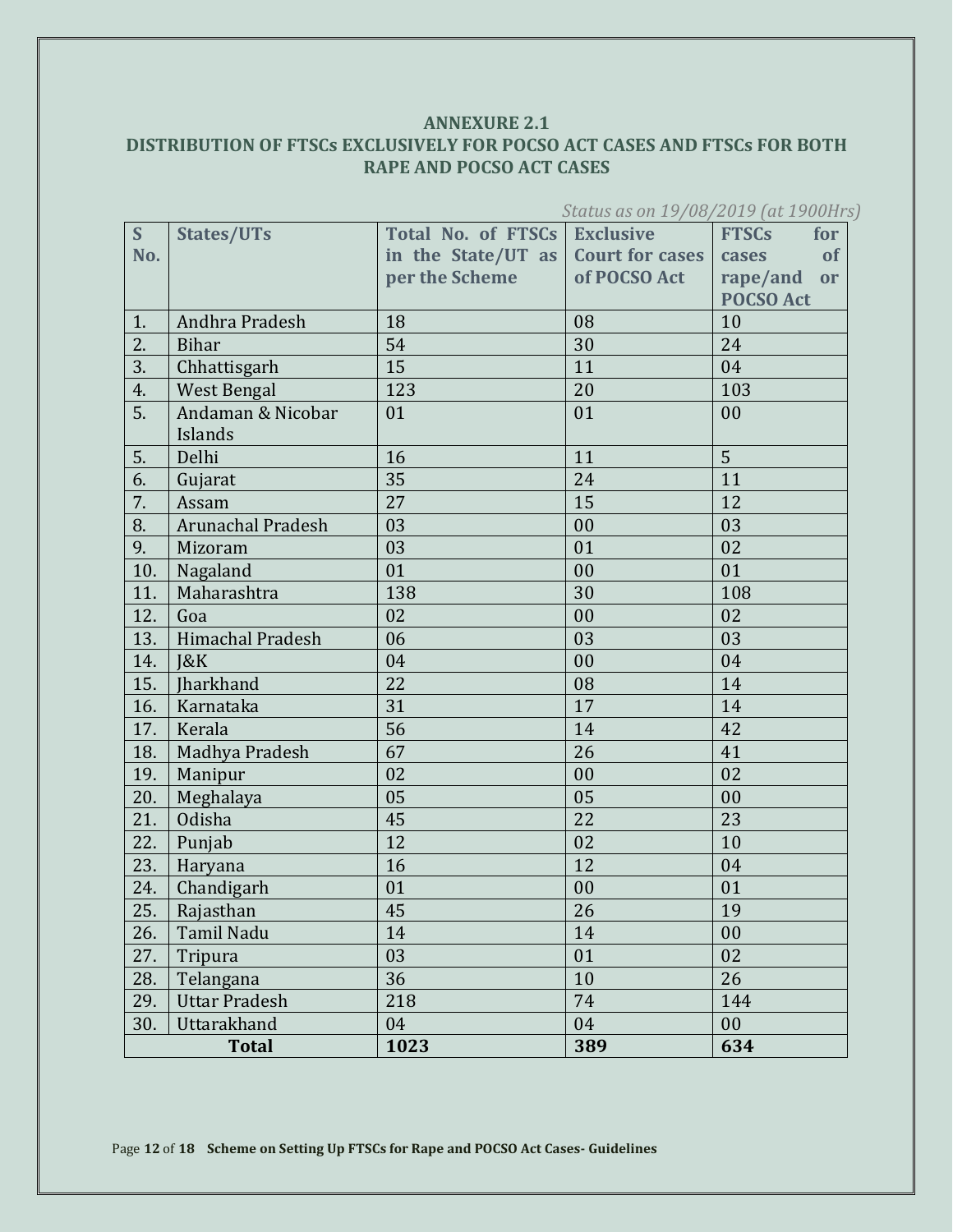#### **ANNEXURE 3**

## <span id="page-13-1"></span><span id="page-13-0"></span>**OUTPUT OUTCOME MONITORING FRAMEWORK (QUARTER WISE MONITORING) FOR ONE YEAR** *(SPREAD OVER TWO FINANCIAL YEARS 2019-20 AND 2020-21)*

| <b>Financial Outcome</b> |              | <b>Output</b> | Indicator Target (Quarter wise) |            |                |        |       | <b>Baseline</b> |
|--------------------------|--------------|---------------|---------------------------------|------------|----------------|--------|-------|-----------------|
| <b>Outlay</b>            |              |               |                                 |            |                |        |       |                 |
|                          |              |               |                                 | Q1         | Q <sub>2</sub> | Q3     | Q4    |                 |
| <b>Total</b>             | 165          | 1023          | $-No.$<br>of                    | Dispos     | Dispo          | Dispo  | Disp  | $\bf{0}$        |
| financial                | pending      | <b>FTSCs</b>  | courts set                      | al of $41$ | sal of         | sal of | osal  |                 |
| outlay                   | of<br>cases  | created       | in<br>up                        | cases      | 41             | 41     | of 42 |                 |
| for                      | and<br>rape  | for           | each                            | per        | cases          | cases  | cases |                 |
| continue                 | <b>POCSO</b> | disposal      | State&                          | court      | per            | per    | per   |                 |
| d period                 | disposed     | of            | UT.                             |            | court          | court  | court |                 |
| $(2021 -$                | off by each  | 2,52,126      | $-N0$ .<br><sub>of</sub>        |            |                |        |       |                 |
| $23$ ) is                | FTSC set up  | pending       | pending                         |            |                |        |       |                 |
| 1567.86                  | under the    | of<br>cases   | cases<br><sub>of</sub>          |            |                |        |       |                 |
| $Cr.$ Out of $ $         | scheme in a  | rape and      | rape and                        |            |                |        |       |                 |
| which                    | to<br>year   | <b>POCSO</b>  | <b>POCSO</b>                    |            |                |        |       |                 |
| central                  | wipe<br>out  |               | Act                             |            |                |        |       |                 |
| share is                 | pendency     |               | State& UT                       |            |                |        |       |                 |
| Rs.971.7                 | and create   |               | wise and                        |            |                |        |       |                 |
| $0$ Cr. (as              | deterrence.  |               | rate<br>of                      |            |                |        |       |                 |
| per ratio                |              |               | disposal                        |            |                |        |       |                 |
| of CSS)                  |              |               | of                              |            |                |        |       |                 |
|                          |              |               | pending                         |            |                |        |       |                 |
|                          |              |               | cases.                          |            |                |        |       |                 |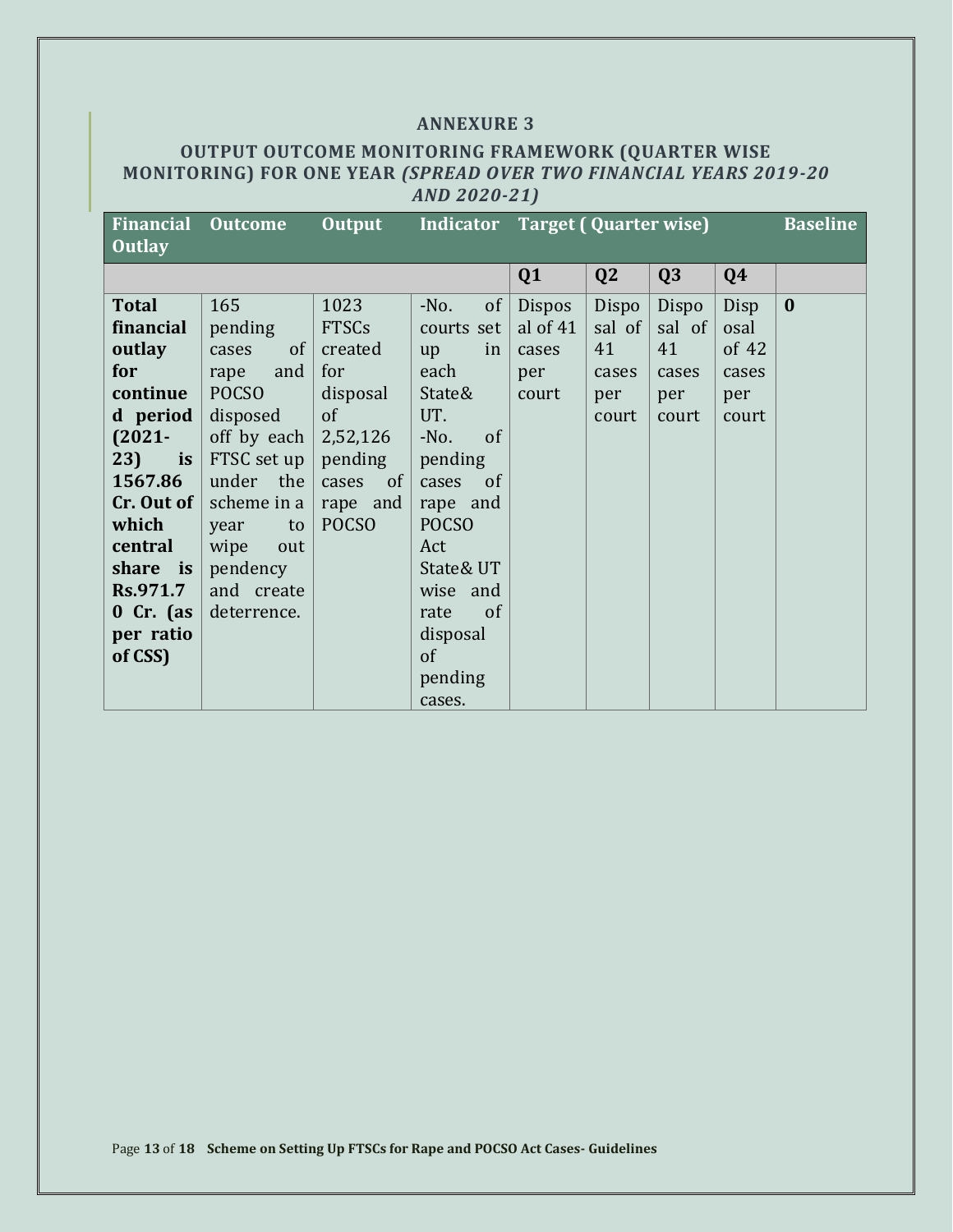## **BUDGET BREAK UP (FOR EACH FTSC) FY 2021-22**

## **For each FTSC, INR 75 Lacs is provided for one year. Budget Break up of INR 75 Lacs**

## **is as follows:**

| <b>Components</b>                         | <b>Budget</b>        |
|-------------------------------------------|----------------------|
| Salary/Remuneration of 1 Presiding        | INR 63 Lacs          |
| Officer and 7 staff members per year      |                      |
| Rental per court, per year                | <b>INR 3.90 Lacs</b> |
| Flexi Grant (Operational Cost (per court, | <b>INR 8.10 Lacs</b> |
| per year)                                 |                      |
| <b>Total</b>                              | <b>INR 75 Lacs</b>   |

- i. The above budget break-up is indicative. States& UTs should keep the expenditure within INR 75 Lacs per court. Any excess expenditure should be met from the State/UT funds.
- ii. Flexi Grant can be utilized for meeting daily operational expenses and making the courts child and women friendly.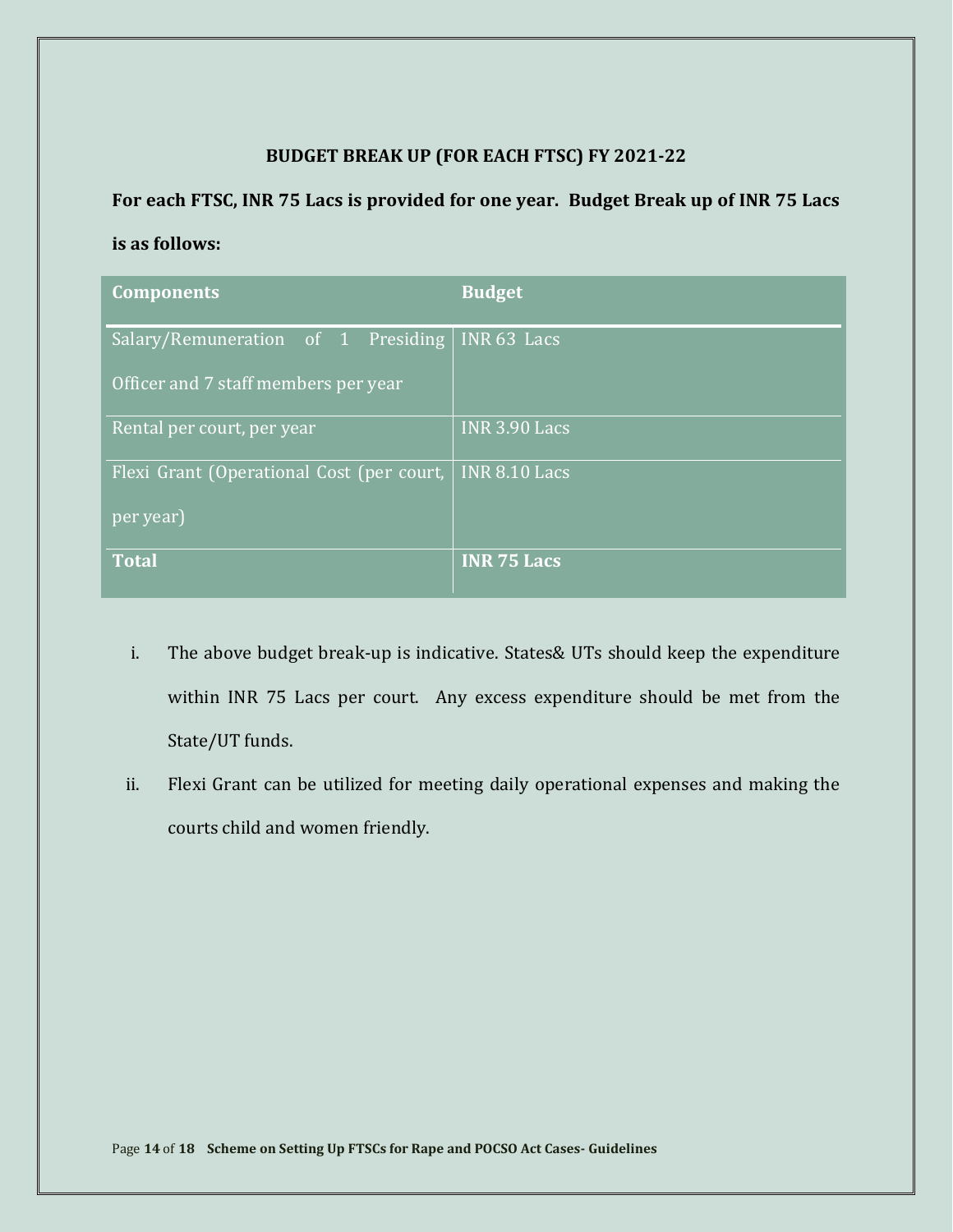## **BUDGET BREAK UP (FOR EACH FTSC) FY 2022-23**

**For each FTSC, INR 78.75 Lacs is provided for one year. Budget Break up of INR** 

#### **78.75 Lacs is as follows:**

| <b>Components</b>                         | <b>Budget</b>         |
|-------------------------------------------|-----------------------|
| Salary/Remuneration of 1 Presiding        | <b>INR 66.15 Lacs</b> |
| Officer and 7 staff members per year      |                       |
| Rental per court, per year                | <b>INR 4.095 Lacs</b> |
| Flexi Grant (Operational Cost (per court, | <b>INR 8.505 Lacs</b> |
| per year)                                 |                       |
| <b>Total</b>                              | <b>INR 78.75 Lacs</b> |

- i. The above budget break-up is indicative. States& UTs should keep the expenditure within INR 78.75 Lacs per court. Any excess expenditure should be met from the State/UT funds.
- ii. Flexi Grant can be utilized for meeting daily operational expenses and making the courts child and women friendly.

Page **15** of **18 Scheme on Setting Up FTSCs for Rape and POCSO Act Cases- Guidelines**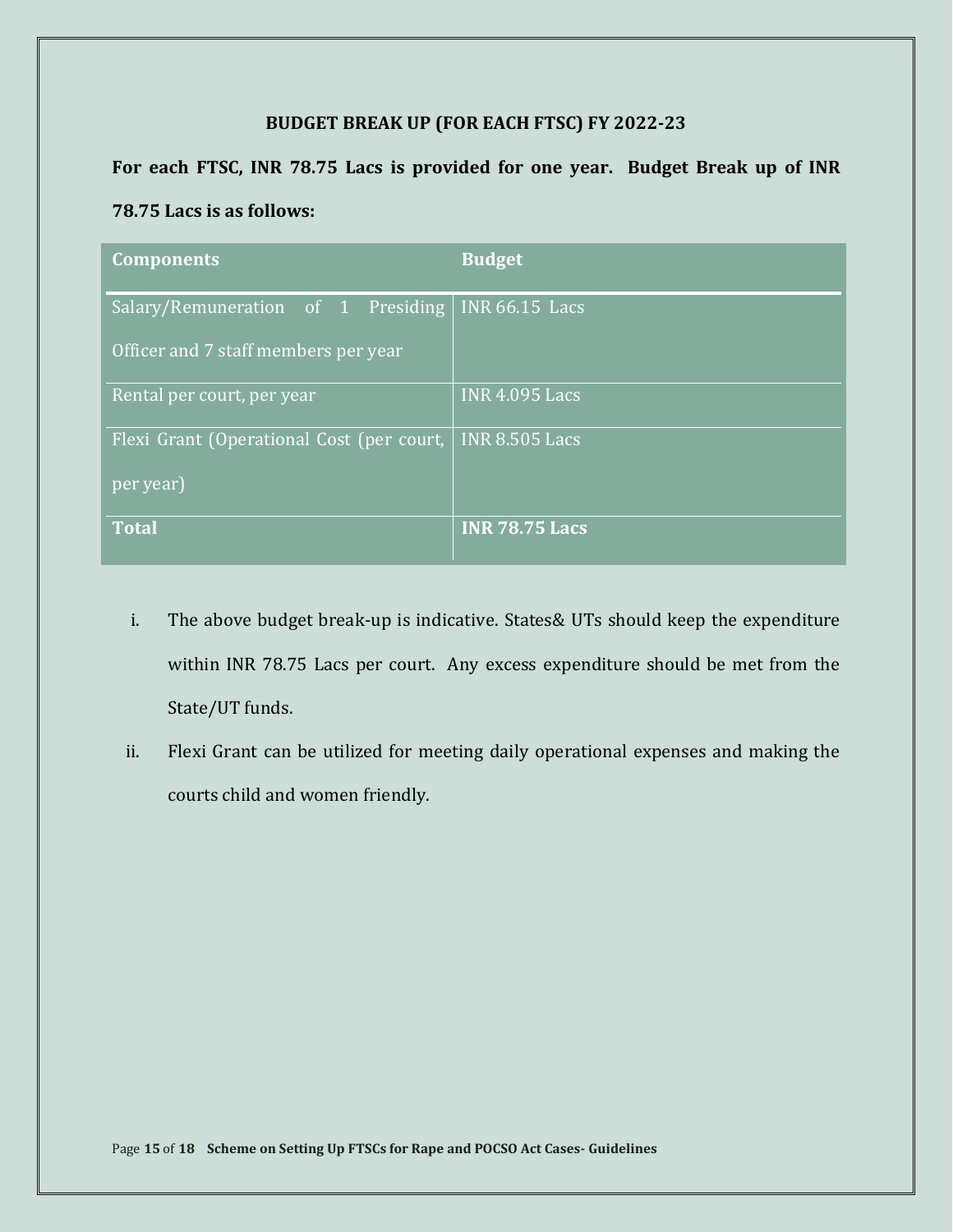#### **ANNEXURE 4.1**

## <span id="page-16-1"></span><span id="page-16-0"></span>**DRAFT LETTER TO DEPARTMENT OF JUSTICE FOR CONVEYING APPROVAL AND ADDITIONAL INFORMATION ON THE SCHEME**

 **Dated: ………**

## **From: Shri…………………. Law Secretary**

**…………………**

To:

### **Shri Muralidhar Pandey** Director (Justice II), Department of Justice Room No. 12-D, Jaiselmer House, 26, Man Singh Road, New Delhi-110011

**Sub:** Setting up of Fast Track Special Courts for Expeditious Disposal of Rape and POCSO Act Cases.

**Reference: D.O. No.15011/14/2018-Jus-II dated 5.9.2019**

Sir,

| Please refer to the above mentioned letter for setting up of  no. of Fast Track             |  |  |  |
|---------------------------------------------------------------------------------------------|--|--|--|
|                                                                                             |  |  |  |
|                                                                                             |  |  |  |
| no of FTSCs. You are requested to release the funds for the same as assured in your letter. |  |  |  |
| Requisite details for releasing the funds are as under.                                     |  |  |  |

Budget Head………………………………..

A/c No………………………………………..

Bank/ Branch……………………………..

Yours Sincerely

…………………………

Page **16** of **18 Scheme on Setting Up FTSCs for Rape and POCSO Act Cases- Guidelines**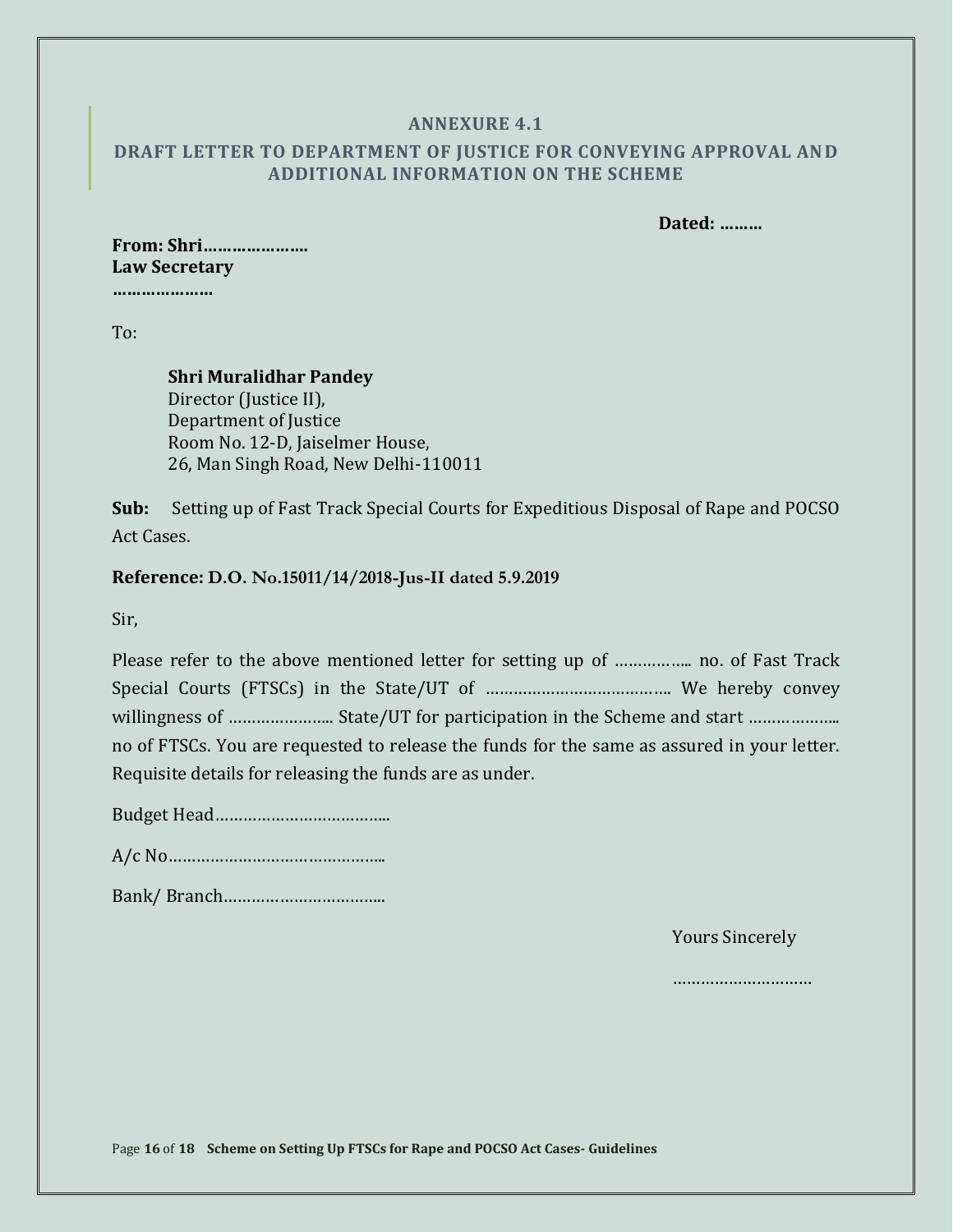# **ANNEXURE 5 INFORMATION SHEET** *Preparatory Phase*

## *(…Name of the State/UT….)*

<span id="page-17-1"></span><span id="page-17-0"></span>

| S   | <b>Information Sought</b>            | <b>Particulars</b>                  |
|-----|--------------------------------------|-------------------------------------|
| No. |                                      |                                     |
| 1.  | Identify a Nodal Person to           | Name:                               |
|     | communicate with DoJ on the          | <b>Designation</b>                  |
|     | Scheme and furnish quarterly         | Tel No.                             |
|     | progress reports with the approval   | <b>Mobile No:</b>                   |
|     | of High Court.                       | Email:                              |
|     |                                      |                                     |
| 2.  | Identify and segregate pending Rape  | Completed: YES/NO:                  |
|     | and POCSO Act Cases to be            | On-going: YES/NO:                   |
|     | transferred to the new FTSCs under   | <b>Expected date of Completion:</b> |
|     | the Scheme.                          |                                     |
| 3.  | Step A. Ascertaining FTSCs as Fast   | Step A:                             |
|     | <b>Track Courts</b>                  | Completed: YES/NO:                  |
|     | Step B. Assigning/Linking JO Code of | On-going: YES/NO:                   |
|     | the Presiding Officer to the FTSCs   | <b>Expected date of Completion:</b> |
|     | and linking them to NJDG data base   | Step-B                              |
|     |                                      | List of J.O. Codes                  |
|     |                                      | 1.                                  |
|     |                                      | 2.                                  |

Page **17** of **18 Scheme on Setting Up FTSCs for Rape and POCSO Act Cases- Guidelines**